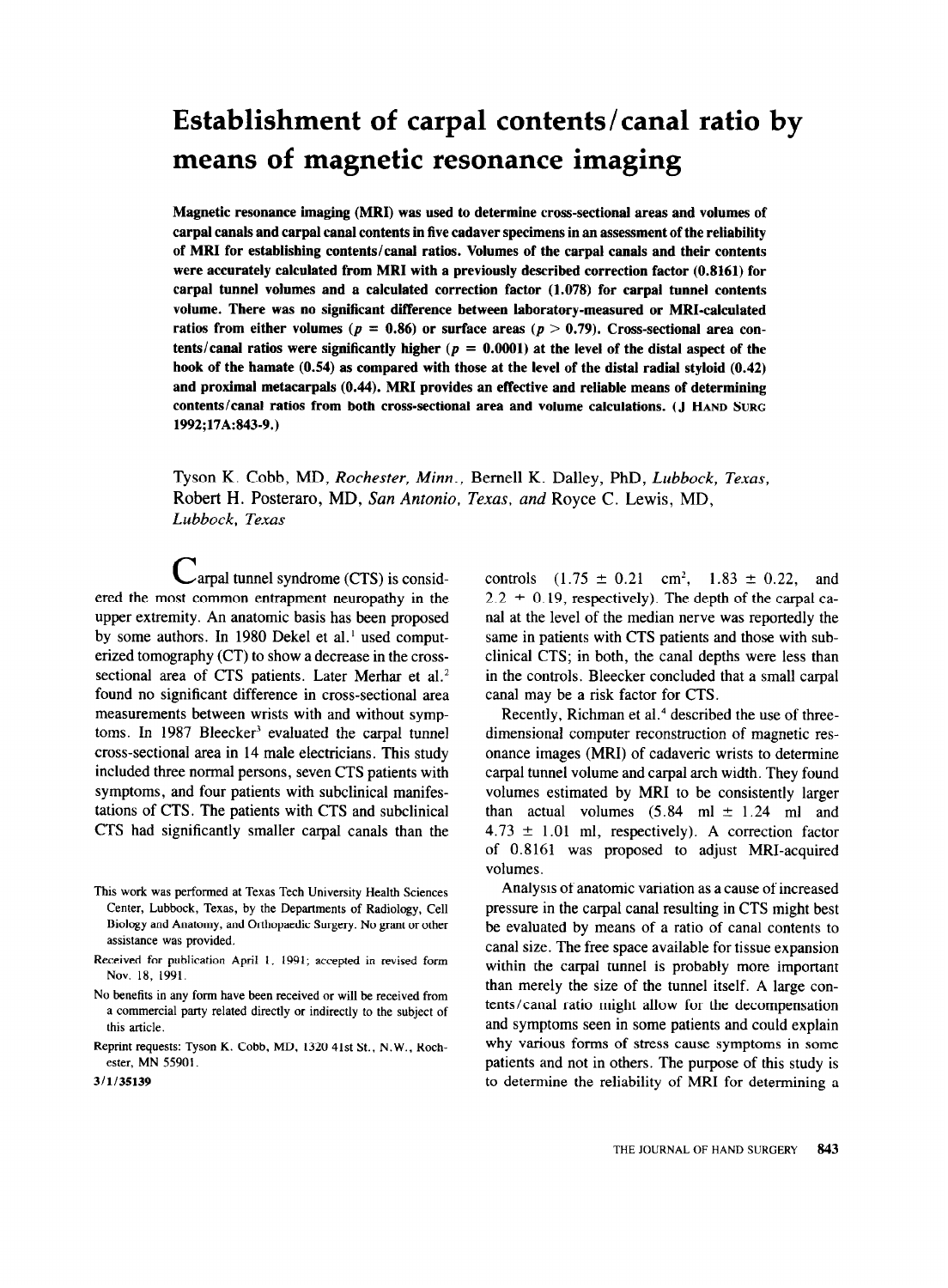contents/canal ratio and to determine possible approaches for subsequent clinical studies.

# **Materials and methods**

Five upper extremities were harvested from four embalmed cadavers by below-elbow amputation. MRI was performed with a Magnetom SP 1.5 Telsa imaging system (Siemens Medical Systems, Erlangen, Germany). For imaging, specimens were positioned palm up with the wrist in a neutral position on a 17 mm (diameter) circular surface coil. Imaging techniques consisted of spin-echo sequences with a repetition time of 500 ms and an echo time of 25 ms. Imaging techniques were repeated in a second series with a repetition time of 2000 ms and echo times of 20 and 80 ms. Fifteen 3 mm slices with 1.5 mm gaps were taken in the axial plane from the distal radius to the distal aspects of the metacarpal bones. A field of view of 150 mm was used in both series. Pixel sizes of  $0.682 \times 0.586$  mm and  $0.781 \times 0.586$  mm were used in series 1 and 2, respectively.

The five cadaveric specimens were frozen in liquid nitrogen and sectioned with a band saw at the level of the distal radial styloid (Fig. 1) and the distal aspect of the hook of the hamate (marked under fluoroscopy prior to freezing) (Fig. 2). The contents of the canal were removed, and the volume was determined by water-displacement measurements. Molds were constructed by injection of hydrophilic vinyl polysiloxane impression material (L.D. Caulk Division, Dentsply International Inc., Milford, Del.) into the upright carpal tunnels, and the molds were then used to determine the actual volumes of the canal.

The distal portion of each specimen was also sectioned at the proximal aspect of the metacarpals, 1 cm distal to the third carpometacarpal joint (Fig. 3). Crosssectional areas were determined from photographs of the cut surfaces of cadaver specimens at three levels: the tip of the radial styloid, the distal aspect of the hook of the hamate, and the proximal aspect of the metacarpals 1 cm distal to the third carpometacarpal joint. Micrometers were placed in the photographic fields to ensure proper adjustment for magnification.

A Bioquant II digitizer (R & M Biometrics, Nashville, Tenn.) was used to determine cross-sectional areas on contiguous MRI slices from the distal tip of the radial styloid to the distal aspect of the hook of the hamate. Volumes were calculated by the trapezoidal rule of numerical integration with sequential cross-sectional areas determined by MRI. The cross-sectional areas were

averaged and multiplied by the length of the mold constructed in the canal of each specimen to more accurately compare MRI-constructed volume to actual volume. Volumes were determined for the canal as well as for its contents, which consisted of nine flexor tendons and the median nerve. Volume and cross-sectional area were determined by two observers. Five observations were made for each wrist.

To determine the ratios for both measured and calculated (from MRI) volumes, the volume of the contents of the carpal tunnel of each wrist was divided by the volume of its canal. Ratios were also established for measured and calculated (from MRI) cross-sectional areas by division of the cross-sectional area of the contents by that of the canal. The Student  $t$  test and analysis of variance were used where indicated. All values are reported as the mean  $\pm$  the standard deviation.

### **Results**

**T2** weighted images were found to provide better contrast between canals and surrounding tissue. Volumes constructed from MRI T2 weighted images yielded consistently larger values than actual volumes measured in the laboratory (Table I). With use of the correction factor proposed by Richman et al. $4(0.8161)$ , the calculated volumes were adjusted and found to have a mean of 3.43 ml, compared with a measured volume mean of 3.48 ml. The mean absolute difference between hydrophilic vinyl polysiloxane mold volumes and calculated carpal tunnel volumes was  $0.1196 \pm 0.14$  ml. There was no significant difference between hydrophilic vinyl polysiloxane mold volumes and calculated carpal tunnel volumes ( $p = 0.54$ ).

Tendon and median nerve volumes calculated from MRI images were found to have a mean of 2.00 ml, compared with a mean measured volume of 2.16 ml (Table I). A mean correction factor of 1.078 was used to determine actual volumes accurately. The mean absolute difference between actual measured contents and corrected calculated contents was  $0.2246 \pm 0.15$  ml. There was no significant difference between the two  $(p = 0.99)$ .

Contents/canal ratios based on the calculated volumes were consistently lower than ratios based on measured volumes. There was no significant difference  $(p = 0.86)$  between ratios based on corrected calculated volumes and ratios based on measured volumes. The mean absolute difference between the two groups was  $0.07 \pm 0.09$  (Table I). There was no significant difference between contents/canal ratios constructed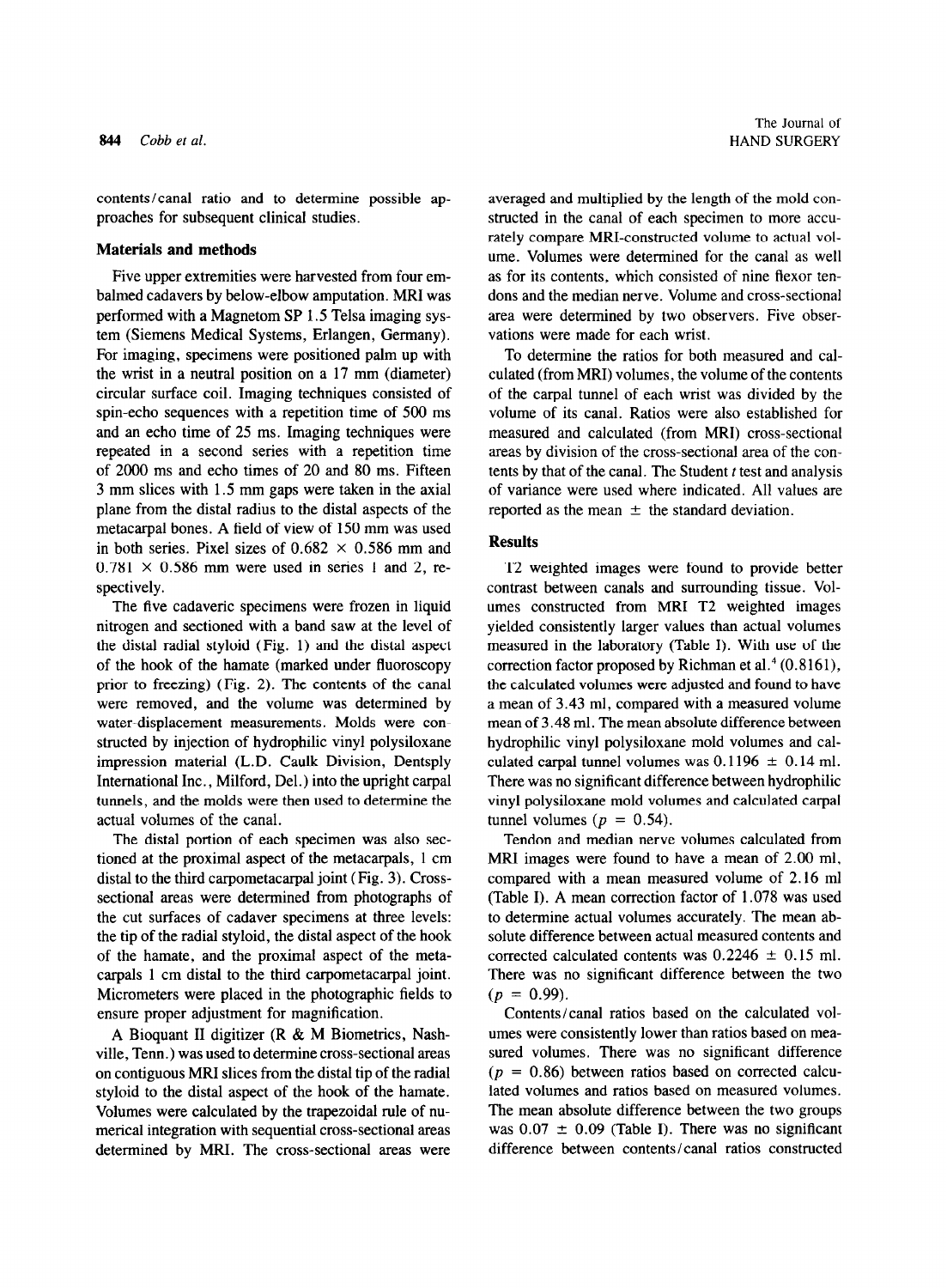

**Fig. 1. Gross** specimen **(A)** and MRI scan **(B)** of same cadaveric wrist at the tip of the distal radial styloid. Arrows mark area of synovial hypertrophy compared with other specimens. The thin proximal portion of the flexor retinaculum can be visualized in both *(arrowheads).* The median nerve  $(M)$  and the tendons of the palmaris longus  $(P)$  and flexor carpi radialis  $(F)$  are labeled for orientation.

from calculated cross-sectional areas and measured cross-sectional areas ( $p > 0.79$ ). The cross-sectional area at the level of the hamate was significantly smaller than cross-sectional areas at either the radial styloid,

pisiform, or proximal metacarpals ( $p = 0.0001$ ), as shown in Table II. Analysis of variance indicated that the contents/canal ratios based on cross-sectional area measurements were significantly higher at the level of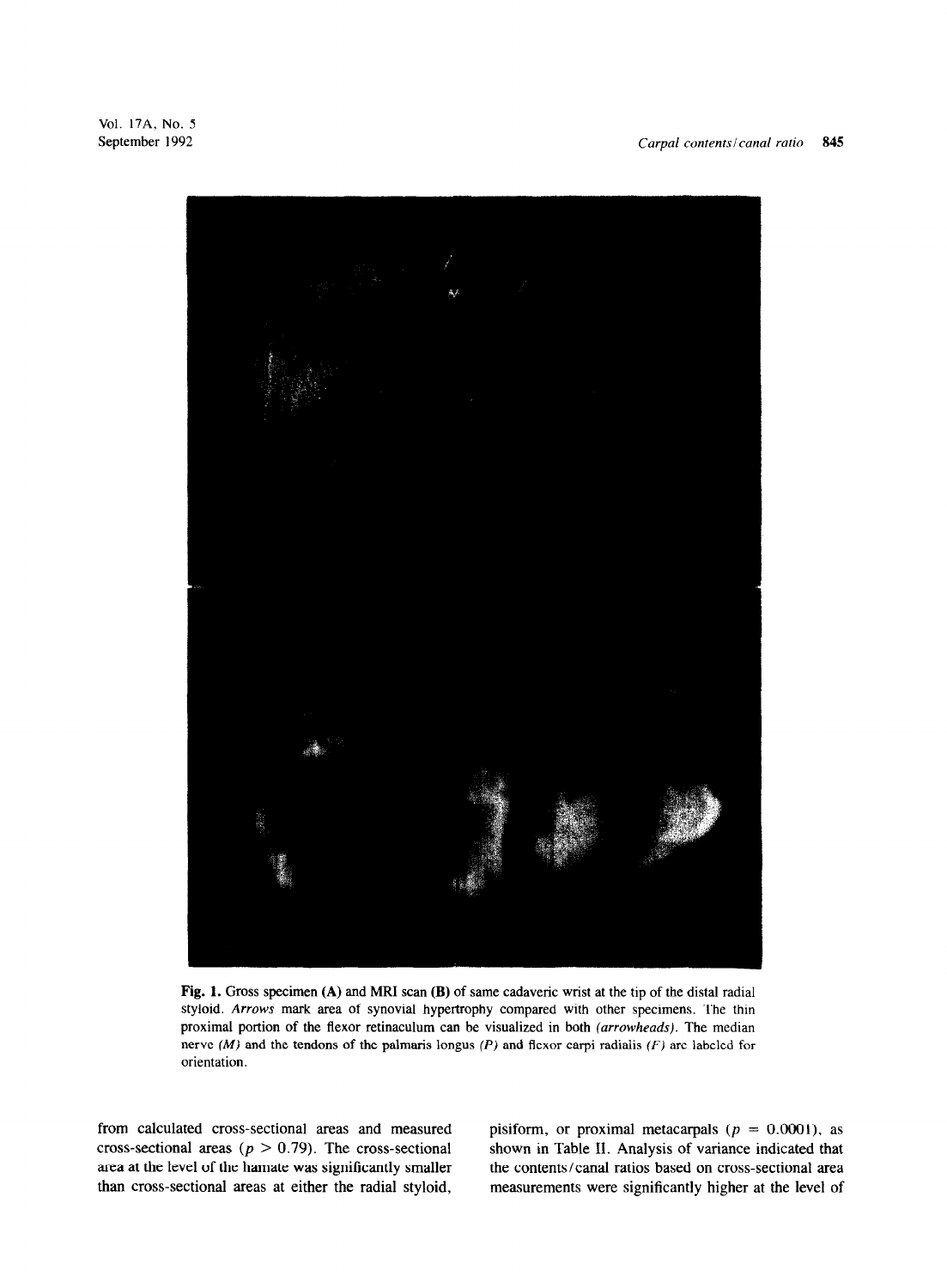

Fig. 2. Gross specimen **(A)** and MRI scan **(B)** of same cadaveric wrist at level of hook of hamate. Note the transverse carpal ligament extending between the hook of the hamate *(H)* and the tubercle of the trapezium  $(T)$ . Note also, by comparison with the other levels (Figs. 1 and 3), the evident crowding of tendons at this level.

the distal aspect of the hamate  $(0.54 \pm 0.021)$  than at the level of the distal radial styloid  $(0.42 \pm 0.028)$ and proximal metacarpal  $(0.44 \pm 0.031)$ ,  $(p =$  $0.0001$ ).

# **Discussion**

Pressure on the median nerve in the carpal tunnel is probably a function of both contents and canal volumes. Persons who have high contents/canal ratios will have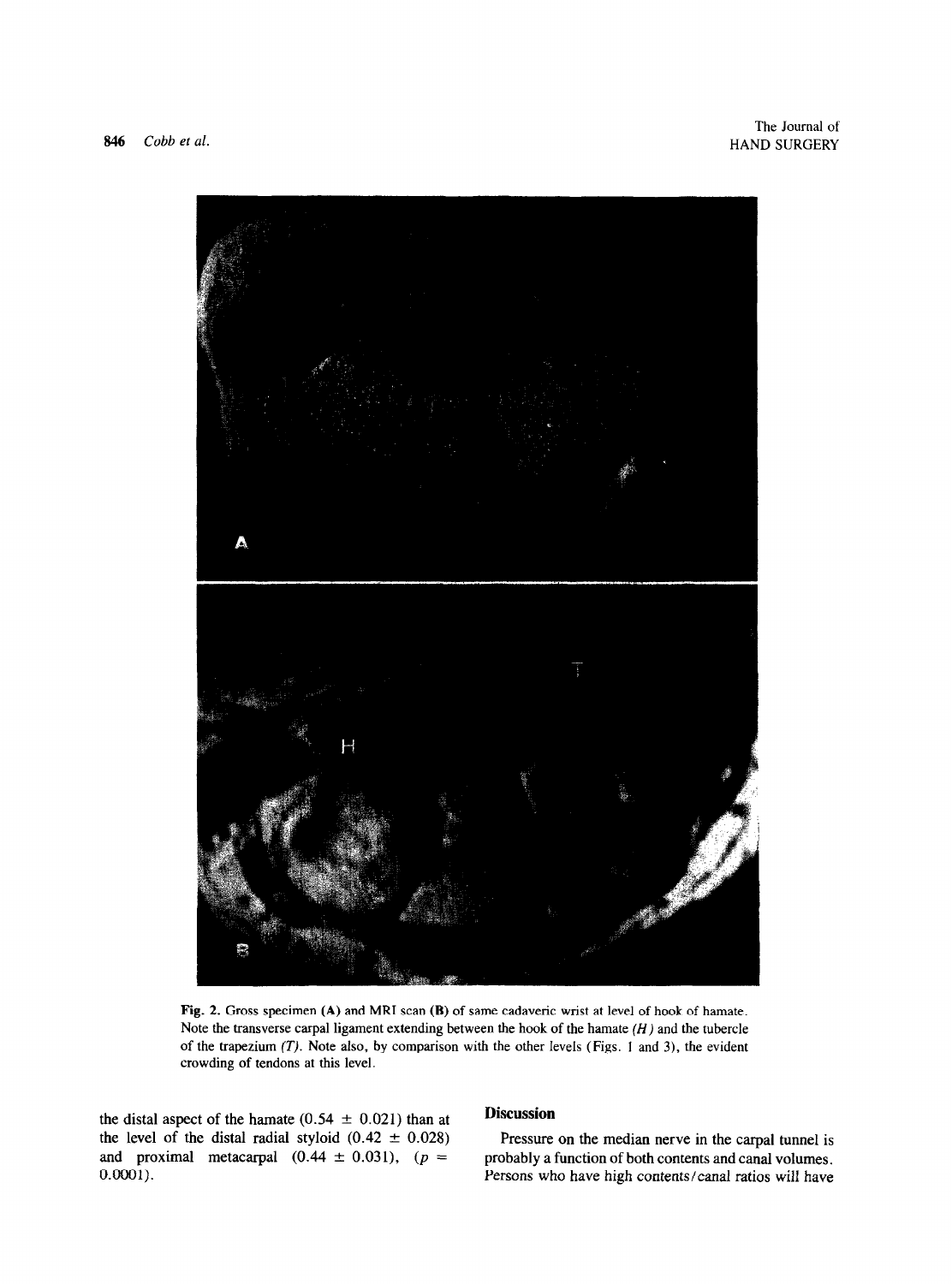

Fig. 3. Gross specimen **(A)** and MRI scan (B) of same cadaveric hand at level of proximal metacarpals. Note increase in the cross-sectional area of the carpal tunnel with less tendon crowding as compared to other levels (Figs. 1 and 2). The distal extent of the flexor retinaculum *(arrow)*  and the first metacarpal (M) are labeled for orientation.

less space to accommodate pathologic increases in volume due to hypertrophy of synovium or other spaceoccupying lesions.

tients with CTS and in control subjects over a 5 cm distance. They found that pressures in the former group had a bell-shaped distribution with a maximum pressure  $(44 \text{ mm Hg})$  in the central portion of the distribution,

Luchetti et al.<sup>5</sup> measured intracanal pressures in pa-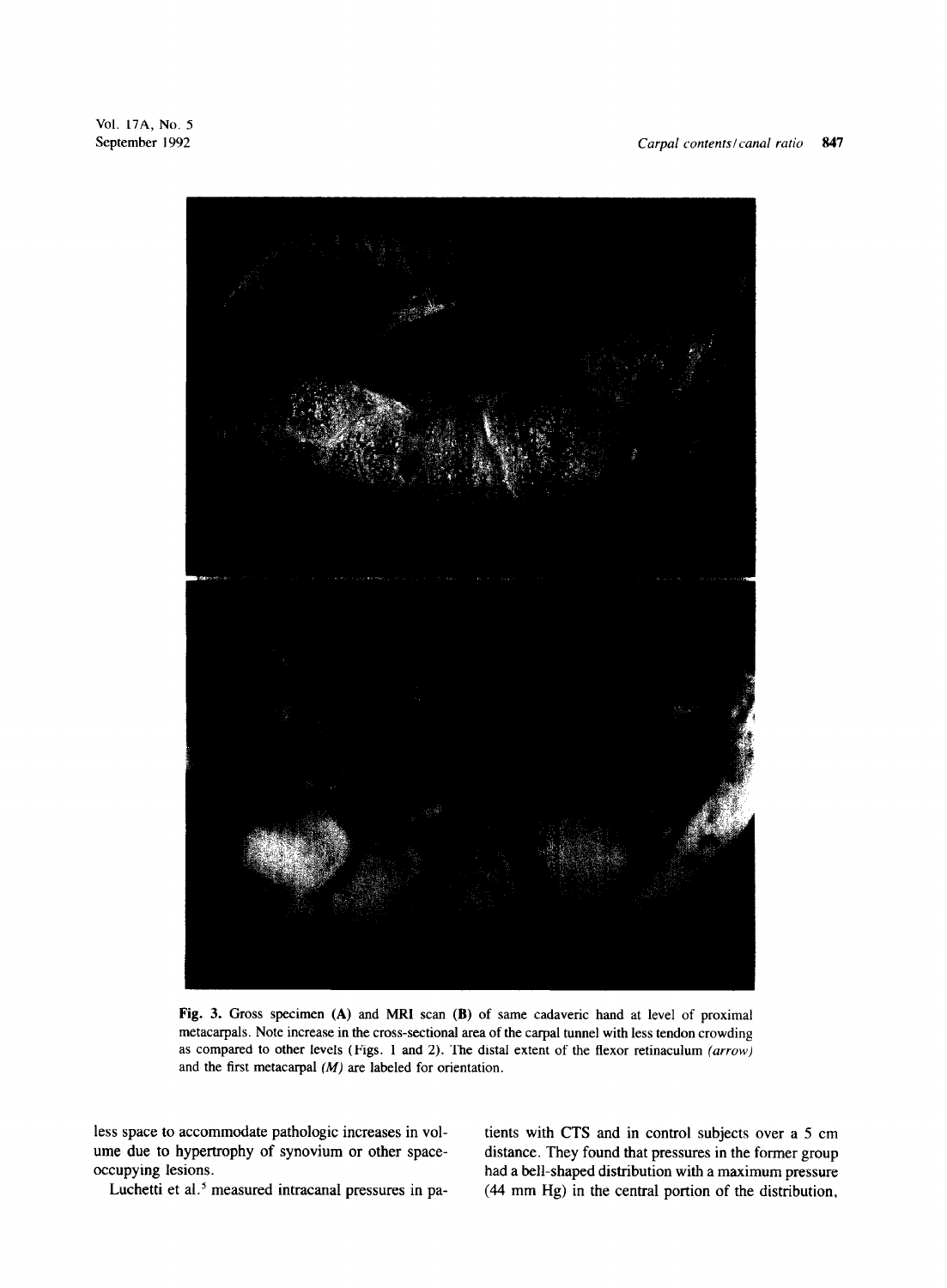848 *Cobb et al.* 

|                                               |      |                | Wrist No. (ml) |      |      |              |                    |
|-----------------------------------------------|------|----------------|----------------|------|------|--------------|--------------------|
| Measurement                                   |      | $\overline{2}$ | $\mathfrak{Z}$ | 4    | 5    | Mean<br>(ml) | Standard deviation |
| Measured canal volume                         | 3.8  | 3.5            | 3.5            | 4.0  | 2.8  | 3.48         | 0.54               |
| Calculated canal volume                       | 4.56 | 4.45           | 3.86           | 4.89 | 3.23 | 4.20         | 0.70               |
| Corrected canal volume (0.8161)               | 3.72 | 3.63           | 3.15           | 3.99 | 2.63 | 3.43         | 0.54               |
| Measured contents volume                      | 2.8  | 2.2            | 1.8            | 2.2  | 1.8  | 2.16         | 0.41               |
| Calculated contents volume                    | 2.16 | 2.22           | 1.82           | 2.23 | 1.59 | 2.00         | 0.29               |
| Corrected contents volume<br>(1.078)          | 2.32 | 2.40           | 1.96           | 2.40 | 1.71 | 2.16         | 0.31               |
| Ratios using volume                           |      |                |                |      |      |              |                    |
| Contents/canal volume mea-<br>sured           | 0.74 | 0.63           | 0.51           | 0.55 | 0.69 | 0.62         | 0.10               |
| Contents/canal volume calcu-<br>lated         | 0.47 | 0.50           | 0.47           | 0.46 | 0.49 | 0.48         | 0.02               |
| Corrected contents/canal volume<br>calculated | 0.62 | 0.66           | 0.62           | 0.60 | 0.65 | 0.63         | 0.02               |

**Table I.** Comparison of measured and calculated volumes and ratios for carpal canal and carpal canal contents

**Table II.** Comparison of measured and calculated cross-sectional areas and ratios at the tip of the radial styloid and hook of the hamate for carpal canal and carpal canal contents

| Measurement                                        |        | 2      | 3      | 4      | 5      | Mean   | Standard deviation |
|----------------------------------------------------|--------|--------|--------|--------|--------|--------|--------------------|
| Surface areas at radial styloid (mm <sup>2</sup> ) |        |        |        |        |        |        |                    |
| Canal measured                                     | 175.59 | 213.40 | 183.27 | 180.21 | 171.27 | 184.75 | 16.65              |
| Canal calculated                                   | 203.83 | 228.72 | 182.99 | 194.65 | 209.29 | 203.90 | 17.09              |
| Contents mea-<br>sured                             | 74.66  | 78.56  | 79.56  | 78.65  | 78.76  | 78.04  | 1.93               |
| Contents calcu-<br>lated                           | 92.23  | 92.39  | 78.69  | 76.35  | 93.94  | 86.72  | 8.47               |
| Ratio measured                                     | 0.43   | 0.37   | 0.43   | 0.44   | 0.46   | 0.43   | 0.03               |
| Ratio calculated                                   | 0.45   | 0.40   | 0.43   | 0.39   | 0.45   | 0.42   | 0.03               |
| Surface area at hamate (mm <sup>2</sup> )          |        |        |        |        |        |        |                    |
| Canal measured                                     | 151.49 | 150.56 | 176.02 | 154.76 | 146.05 | 155.78 | 11.74              |
| Canal calculated                                   | 185.31 | 186.67 | 166.25 | 183.35 | 170.21 | 178.36 | 9.43               |
| Contents mea-<br>sured                             | 87.83  | 83.39  | 84.52  | 87.85  | 63.37  | 81.39  | 10.27              |
| Contents calcu-<br>lated                           | 97.25  | 104.39 | 93.58  | 94.86  | 90.55  | 96.13  | 5.21               |
| Ratio measured                                     | 0.58   | 0.55   | 0.48   | 0.56   | 0.49   | 0.53   | 0.04               |
| Ratio calculated                                   | 0.52   | 0.56   | 0.56   | 0.52   | 0.53   | 0.54   | 0.02               |

Robbins,<sup>6</sup> in his anatomic study, noted the cross-sec- of the distal aspect of the hook of the hamate (Fig. 2). tional area of the carpal tunnel to be its smallest and Synovial hypertrophy has previously been linked to tional area of the carpal tunnel to be its smallest and the median nerve to be compressed and flattened to the CTS.<sup>7.8</sup> Moreover, it has been identified with the use greatest degree at the level of the hook of the hamate. of MRI.<sup>9</sup> Synovial hypertrophy was found in one specgreatest degree at the level of the hook of the hamate. of MRI.<sup>9</sup> Synovial hypertrophy was found in one spec-<br>The present study yielded similar results. The imen in the present study. This was not noticed on MRI The present study yielded similar results. The cross-sectioned area was consistently smaller and con- before sectioning; on review, however, the hypertrophy

compared with a linear distribution in the latter group. tents/canal ratios were consistently higher at the level